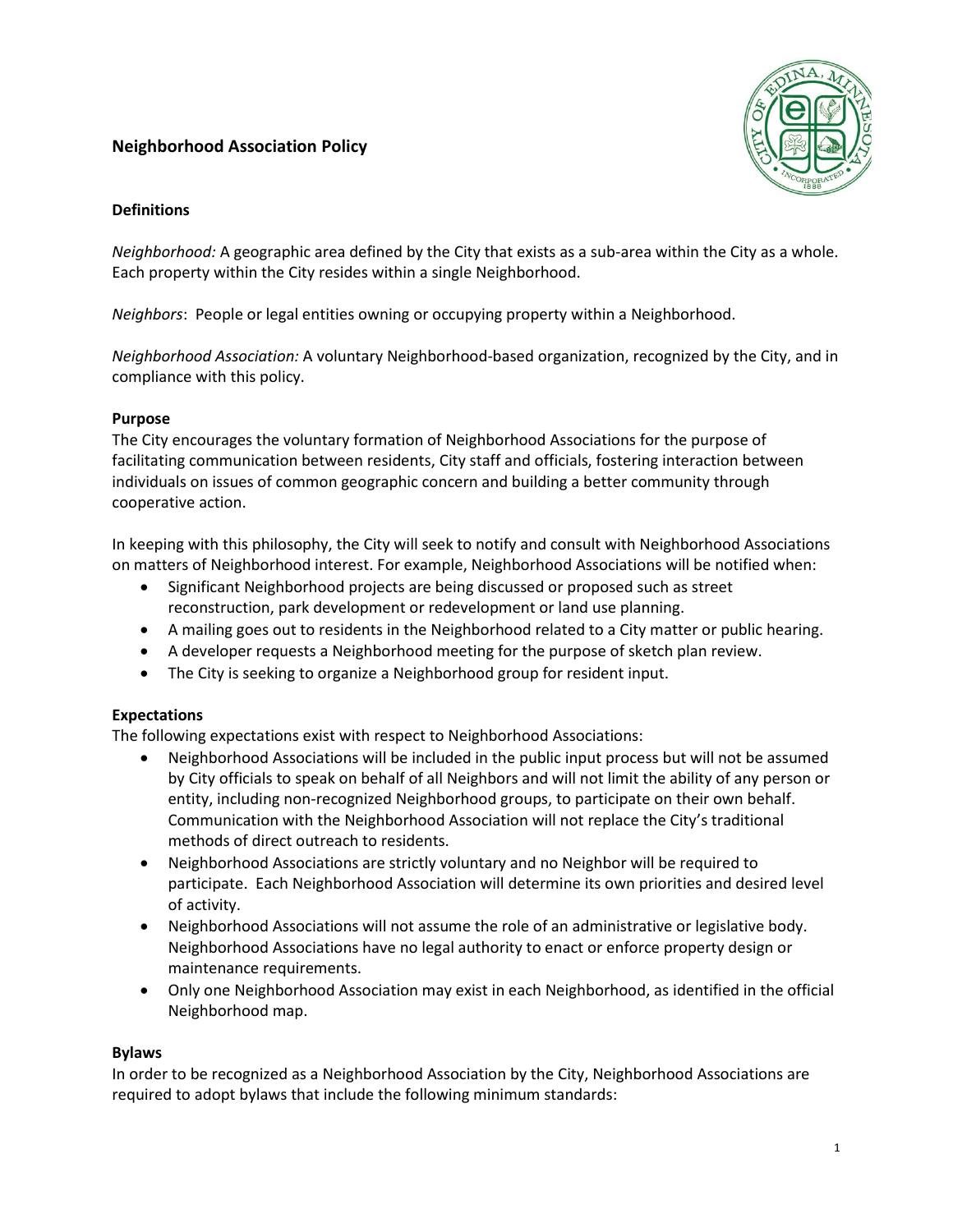- An outline of the Neighborhood boundaries as defined by the City;
- Membership criteria allowing any Neighbor over the age of 18 the right to belong and to vote.
- A statement that the Neighborhood Association will not discriminate based on race, color, creed, religion, age, sex, sexual orientation, gender expression, marital status, disability, status with regard to public assistance, familial status or national origin in connection with employment, housing and real property, public accommodations, public services, credit and education;
- One annual meeting with notice to all addresses within the geographic boundaries,
- Procedures for the election and removal of leadership; and
- Method of determining quorum and how votes are taken and recorded at annual meetings.

Changes or amendments to the bylaws shall be provided to the City staff liaison.

## **Recognition**

A group of Neighbors intending to form a recognized Neighborhood Association or seeking recognition of an existing Neighborhood organization must notify the City staff liaison. The recognition steps are as follows:

- Upon request, an educational meeting may be conducted by the City staff liaison regarding steps to organize.
- The organizing committee notifies, in writing, all Neighbors of the opportunity to vote on becoming a recognized Neighborhood Association and the proposed Neighborhood Association bylaws. Upon request, the City will pay for and coordinate this initial mailing.
- Upon an affirmative vote, the Association formally applies for recognition and submits a completed recognition application and minutes from the meeting during which the neighbors voted to seek recognition and a copy of the current or proposed Association bylaws.
- The City staff liaison will forward the application materials to the City Manager for review and approval. The City Manager will notify the Neighborhood Association and City Council of his or her decision with regard to recognition in writing. Neighborhood Associations can appeal the decision of the City Manager to the City Council.

# **Removal of Recognition**

The City Manager has the authority to remove recognition from a Neighborhood Association if the Association fails to comply with any requirement of this Policy. Prior to the removal of recognition, the Neighborhood Association will be given written notice of non-compliance and a period of 60 days to achieve compliance. If the City Manager removes recognition, the Neighborhood Association and City Council will be informed of his or her decision in writing. Neighborhood Associations may reapply for recognition without prejudice.

# **Funding**

Membership fees, when established by the bylaws of a Neighborhood Association, shall be voluntary and shall not preclude any neighbor from participating in the Neighborhood Association. Neighborhood Associations may charge fees for events or activities that do not include voting on Association business. The City shall not serve as the fiduciary agent for a Neighborhood Association. Any Association which raises money outside of a city-sponsored grant or program is responsible for complying with applicable state and federal laws. If funds are disbursed by the City for use by an Association, the Association may be required to provide documentation of appropriate use. Failure to do so will result in removal of recognition.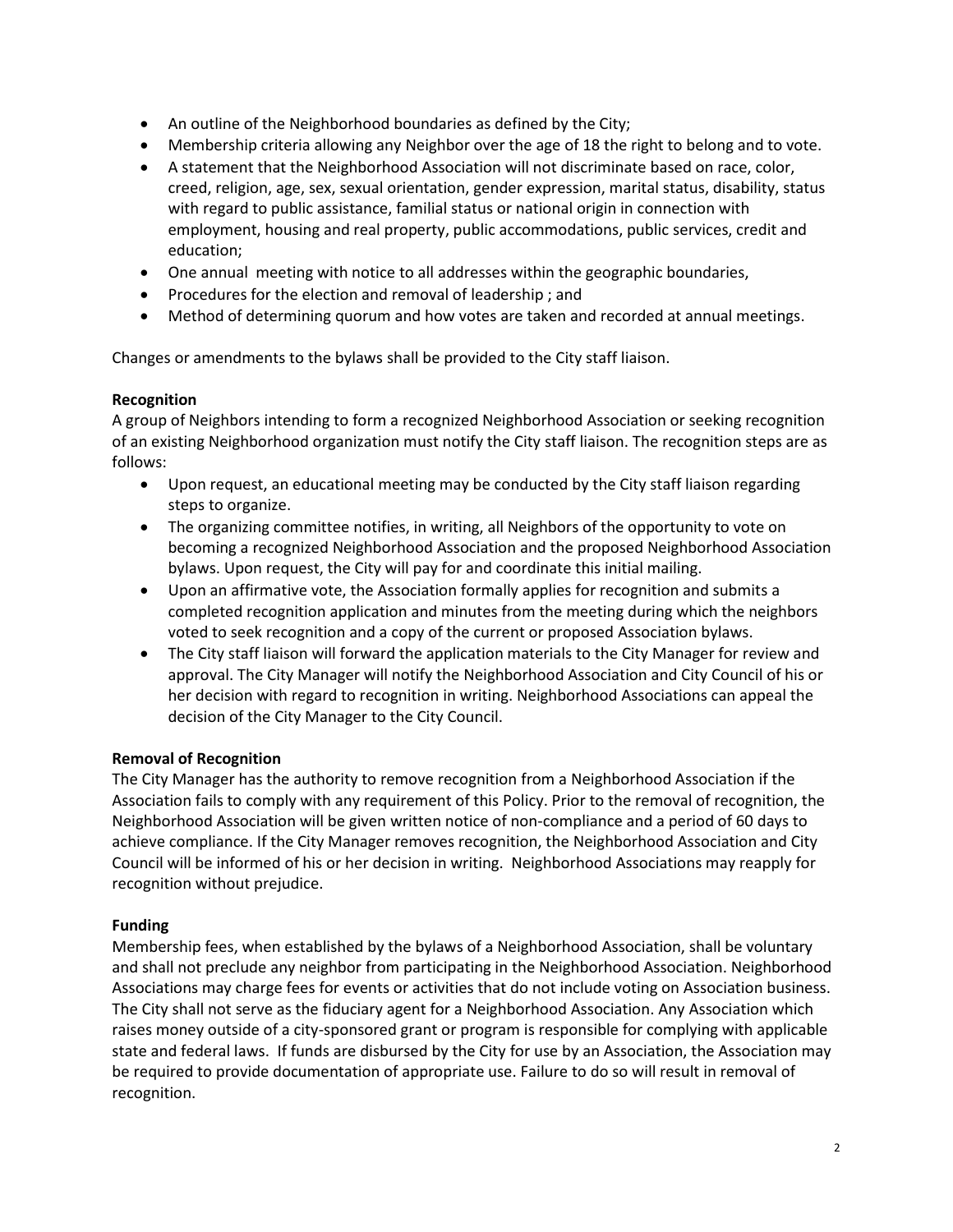# **City Staff Liaison**

The City will assign a staff liaison to recognized Neighborhood Associations. The role of the staff liaison will be to:

- Provide information about the role and organization of Neighborhood Associations, both generally and in direct consultation with residents;
- Receive and process applications for Neighborhood Association recognition;
- Ensure that the recognition requirements are met and notify the Neighborhood Association and City Manager of any shortcomings;
- Maintain City records related to Neighborhood Associations;
- Work with the Communications and Technology Services Department to facilitate the communication activities outlined in this policy;
- Develop and maintain a City speaker list and contact speakers upon request from a Neighborhood Association;
- Educate City staff on the role of Neighborhood Associations and how to fully engage Neighborhood Associations as a valued resource;
- Refer issues brought forward by Neighborhood Associations to appropriate staff; and
- Advise the City Council on issues related to Neighborhoods or Neighborhood Associations and draft or revise related policies.

It is not the role of the City staff liaison to organize a Neighborhood on behalf of a proposed Neighborhood Association or to advocate positions on behalf of Neighborhood Associations.

## **Communication Support**

The City shall not serve as the primary communication vehicle for Neighborhood Associations. The City's Communications and Technology Services Department will provide basic communication support to Neighborhood Associations to ensure that residents are aware of their existence within the community. Basic communication support from the City includes:

- Website Page: The landing page will include the Neighborhood boundaries and notable features, Neighborhood Association bylaws, regular meeting place and time of Neighborhood Association meetings, Neighborhood Association contact information, and links to the Neighborhood Association website or other online resource.
- Initial Mailer: Upon request, the City will pay for and coordinate a Neighborhood-wide postcard mailing notifying residents of a meeting to vote on the potential formation of a recognized Neighborhood Association. Content must be delivered to the Communications and Technology Services Department at least 21 days in advance of the organization meeting date to ensure timely delivery. Postcard mailings will be addressed to "Resident."
- Copying: Upon request, the City will provide copying once annually for each association in an amount equivalent to the Neighborhood's estimated population (double-sided, on 8.5" by 11" paper). Associations should anticipate a 2-3 day turnaround for each copying project. Associations can maximize the copy services provided by the City by using half sheet flyers.
- About Town Listing: Recognized Neighborhood Associations and their contact information will be highlighted annually in *About Town*.

Communication with the Neighborhood Association will not replace the City's traditional methods of direct outreach to residents. Any communication facilitated by the City is subject to the City's communication policies and ordinances. As a result, the City will not facilitate any communication that is inconsistent with its policies general operating principles, or the City Code. Examples of communication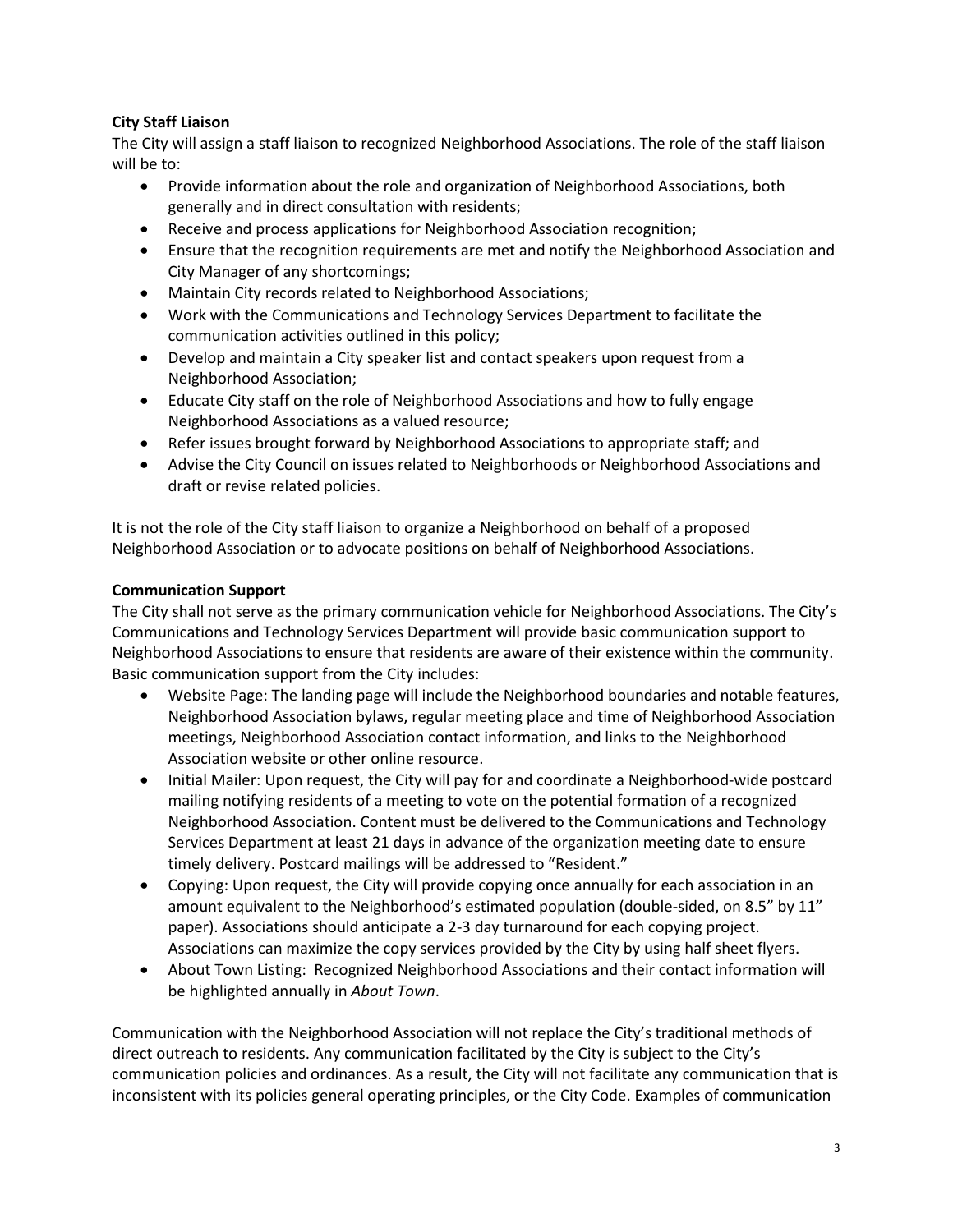that would be inconsistent with City policies include items that are discriminatory or politically partisan in nature.

#### **Neighborhood Boundary Changes**

The City has defined boundaries for each Neighborhood. Neighborhood Associations may propose both technical corrections and Neighborhood boundary changes.

*Technical Corrections.* Technical corrections are minor changes regarding the placement of the boundary line on the map. For example, a technical correction could entail shifting a boundary line to include the properties on both sides of a street. Technical corrections impact a small number of properties. To apply for a technical correction to a Neighborhood's boundary, the Neighborhood Association must submit a written request to the City staff liaison along with the minutes from the meeting at which the organization's members voted to make the change. The City staff liaison will forward the request to the Neighborhood Association(s) of any adjoining impacted Neighborhoods for review and comment. The City staff liaison will forward the request and any comments from the adjoining impacted Neighborhood Associations(s) to the City Council for review. The City Council has the sole authority to approve or deny any technical corrections.

*Boundary Changes*. Boundary changes represent a larger change with respect to the geographic definition of the neighborhood. Boundary changes have the potential to impact a large number of properties. For example, a boundary change could entail moving the boundary from one street to another street located a few blocks away. To promote stability and growth of the Neighborhood Association system, and in recognition of the significant public process involved in creating Neighborhood names and boundaries, boundary change requests will only be considered at time of application for initial recognition, or any time within two years of initial recognition. In addition, any boundary change request that creates Neighborhood(s) with less than 70 parcels will not be considered. To apply for a boundary change, the organizing committee must submit the request to the City staff liaison along with a Neighborhood petition demonstrating the support of a majority of households. The City staff liaison will forward the request to the Neighborhood Association of any adjoining impacted Neighborhoods for review and comment. The City staff liaison will forward the request and any comments from the adjoining impacted Neighborhood Association(s) to the City Council for review. The City Council has the sole authority to approve or deny any boundary changes.

### **Neighborhood Name Changes**

The City has defined names for each Neighborhood that are listed on the official Neighborhood map. Neighborhood Associations may apply to change the official Neighborhood name at time of application for initial recognition, or any time within one year of recognition. After one year, the official Neighborhood name cannot be changed. To apply for a name change, the Neighborhood Association must submit a request to the City staff liaison to change the Neighborhood name along with the minutes from the meeting at which the organization's members voted to change the name and a summary of how the Association collected data regarding the name preference of their Neighbors. The City staff liaison will forward the request to the City Council for review. The City Council has the sole authority to approve or deny any name changes.